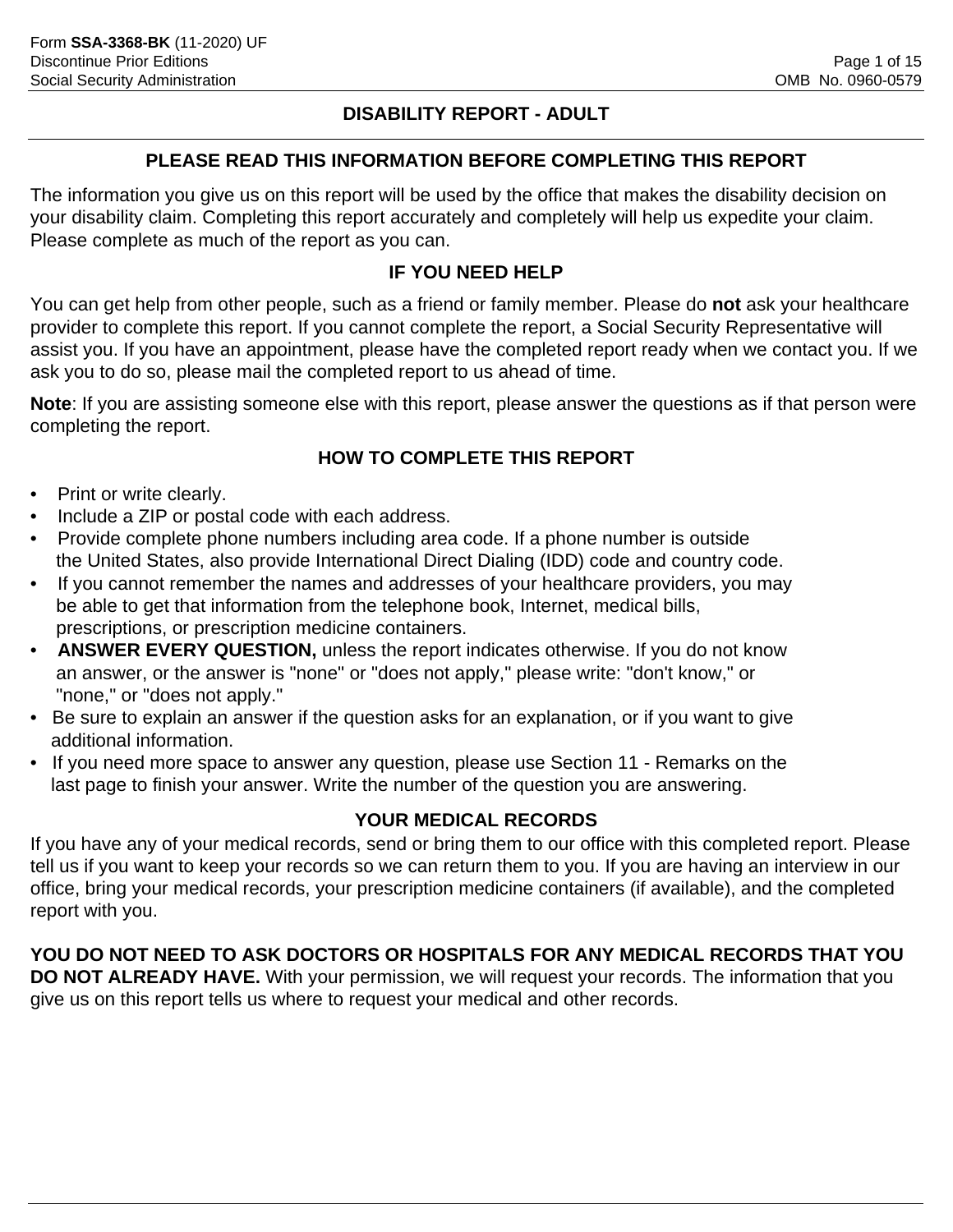## **WHAT WE MEAN BY "DISABILITY"**

"Disability" under Social Security is based on your inability to work. For purposes of this claim, we want you to understand that "disability" means you are unable to work as defined by the Social Security Act. You will be considered disabled if you are unable to do any kind of work for which you are suited and if your disability is expected to last (or has lasted) for at least a year or is expected to result in death. So when we ask "when did you become unable to work," we are asking when you became disabled as defined by the Social Security Act.

## **Privacy Act Statement Collection and Use of Personal Information**

Sections 205(a), 223(d), 1614(a), and 1631 of the Social Security Act, as amended, allows us to collect this information. Furnishing us this information is voluntary. However, failing to provide all or part of the information may prevent an accurate and timely decision on any claim filed.

We will use the information to determine eligibility for benefits. We may also share your information for the following purposes, called routine uses:

- To contractors and other Federal agencies, as necessary, for the purpose of assisting the Social Security Administration (SSA) in the efficient administration of its programs; and
- To applicants, claimants, prospective applicants or claimants, other than the data subject, their authorized representatives or representative payees to the extent necessary to pursue Social Security claims and to representative payees when the information pertains to individuals for whom they serve as representative payees, for the purpose of assisting SSA in administering its representative payment responsibilities under the Act and assisting the representative payees in performing their duties as payees, including receiving and accounting for benefits for individuals for whom they serve as payees.

In addition, we may share this information in accordance with the Privacy Act and other Federal laws. For example, where authorized, we may use and disclose this information in computer matching programs, in which our records are compared with other records to establish or verify a person's eligibility for Federal benefit programs and for repayment of incorrect or delinquent debts under these programs.

A list of additional routine uses is available in our Privacy Act Systems of Records Notice (SORN) 60-0089, entitled Claims Folders System, as published in the Federal Register (FR) on April 1, 2003, at 68 FR 15784, and 60-0320, entitled Electronic Disability Claim File, as published in the FR on December 22, 2003, at 68 FR 71210. Additional information, and a full listing of all of our SORNs, is available on our website at <www.ssa.gov/privacy>.

## **Paperwork Reduction Act Statement**

This information collection meets the requirements of 44 U.S.C. § 3507, as amended by section 2 of the Paperwork Reduction Act of 1995. You do not need to answer these questions unless we display a valid Office of Management and Budget control number. We estimate that it will take about 90 minutes to read the instructions, gather the facts, and answer the questions. **SEND OR BRING THE COMPLETED FORM TO YOUR LOCAL SOCIAL SECURITY OFFICE. You can find your local Social Security office through SSA's website at [www.socialsecurity.gov.](http://www.socialsecurity.gov) Offices are also listed under U. S. Government agencies in your telephone directory or you may call Social Security at 1-800-772-1213 (TTY 1-800-325-0778).** You may send comments regarding this burden estimate or any other aspect of this collection, including suggestions for reducing this burden to: SSA, 6401 Security Blvd, Baltimore, MD 21235-6401. *Send only comments relating to our time estimate to this address, not the completed form.*

# **AFTER COMPLETING THIS REPORT, REMOVE THIS SHEET AND KEEP IT FOR YOUR RECORDS**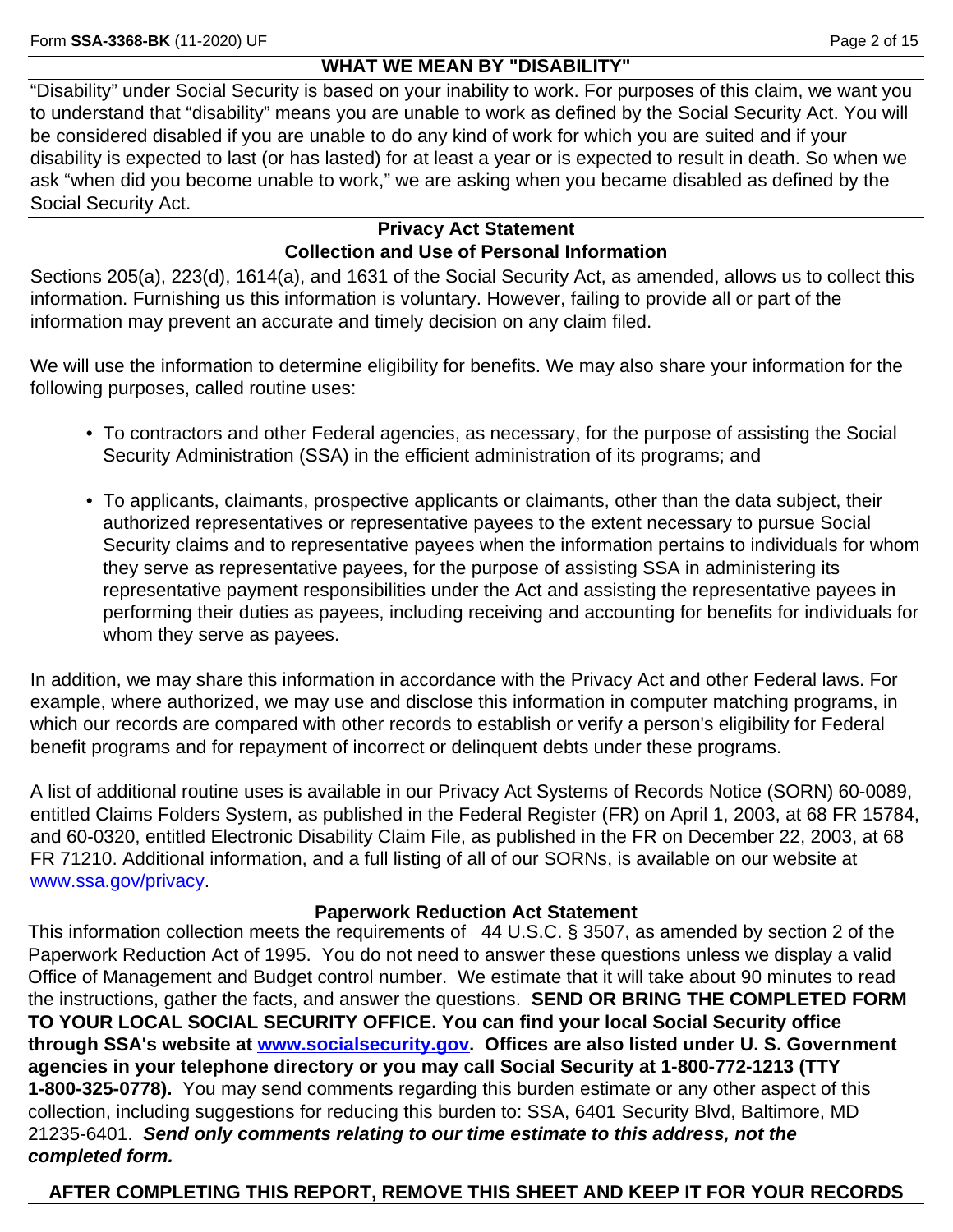| <b>DISABILITY REPORT</b> | For SSA Use Only- Do not write in this box. |
|--------------------------|---------------------------------------------|
| <b>ADULT</b>             | <b>Related SSN</b>                          |
|                          | Number Holder                               |

*Anyone who makes or causes to be made a false statement or representation of material fact for use in determining a payment under the Social Security Act, or knowingly conceals or fails to disclose an event*  with an intent to affect an initial or continued right to payment, commits a crime punishable under Federal *law by fine, imprisonment, or both, and may be subject to administrative sanctions.*

**If you are filling out this report for someone else**, please provide information about him or her. When a question refers to "you" or "your," it refers to the person who is applying for disability benefits.

**SECTION 1 - INFORMATION ABOUT THE DISABLED PERSON**

**1.A.** Name (First, Middle Initial, Last)

**1.B.** Social Security Number

**1.C.** Mailing Address (Street or PO Box) Include apartment number or unit (if applicable).

| City | State/Province | ZIP/Postal Code Country (If not USA) |
|------|----------------|--------------------------------------|
|      |                |                                      |

**1.D.** Email Address

| 1.E. Daytime Phone Number, including area code, and the IDD and country codes if you live outside the<br>Phone number<br><b>USA</b> |                                                                                                |     |     |                                        |  |
|-------------------------------------------------------------------------------------------------------------------------------------|------------------------------------------------------------------------------------------------|-----|-----|----------------------------------------|--|
| $\Box$ Check this box if you do not have a phone or a number where we can leave a message.                                          |                                                                                                |     |     |                                        |  |
| 1.F. Alternate Phone Number - another number where we may reach you, if any.                                                        |                                                                                                |     |     |                                        |  |
| Alternate phone number                                                                                                              |                                                                                                |     |     |                                        |  |
| 1.G. Can you speak and understand English?                                                                                          |                                                                                                | Yes | No  |                                        |  |
| If no, what language do you prefer?                                                                                                 |                                                                                                |     |     |                                        |  |
| If you cannot speak and understand English, we will provide an interpreter, free of charge.                                         |                                                                                                |     |     |                                        |  |
| 1.H. Can you read and understand English?                                                                                           |                                                                                                | Yes | No. |                                        |  |
| 1.I. Can you write more than your name in English?                                                                                  |                                                                                                | Yes | 1No |                                        |  |
| 1.J. Have you used any other names on your medical or educational records? Examples are maiden name,                                |                                                                                                |     |     |                                        |  |
| other married name, or nickname.<br>⊺No<br>Yes                                                                                      |                                                                                                |     |     |                                        |  |
| If yes, please list them here:                                                                                                      |                                                                                                |     |     |                                        |  |
|                                                                                                                                     | <b>SECTION 2 - CONTACTS</b>                                                                    |     |     |                                        |  |
|                                                                                                                                     | Give the name of someone (other than your doctors) we can contact who knows about your medical |     |     |                                        |  |
| conditions, and can help you with your claim.                                                                                       |                                                                                                |     |     |                                        |  |
| 2.A. Name (First, Middle Initial, Last)<br>2.B. Relationship to you                                                                 |                                                                                                |     |     |                                        |  |
| 2.C. Daytime Phone Number (as described in 1.E. above)                                                                              |                                                                                                |     |     |                                        |  |
| 2.D. Mailing Address (Street or PO Box) Include apartment number or unit if applicable.                                             |                                                                                                |     |     |                                        |  |
| City                                                                                                                                | State/Province                                                                                 |     |     | ZIP/Postal Code   Country (If not USA) |  |

**2.E.** Can this person speak and understand English?  $\Box$  Yes  $\Box$  No If no, what language is preferred?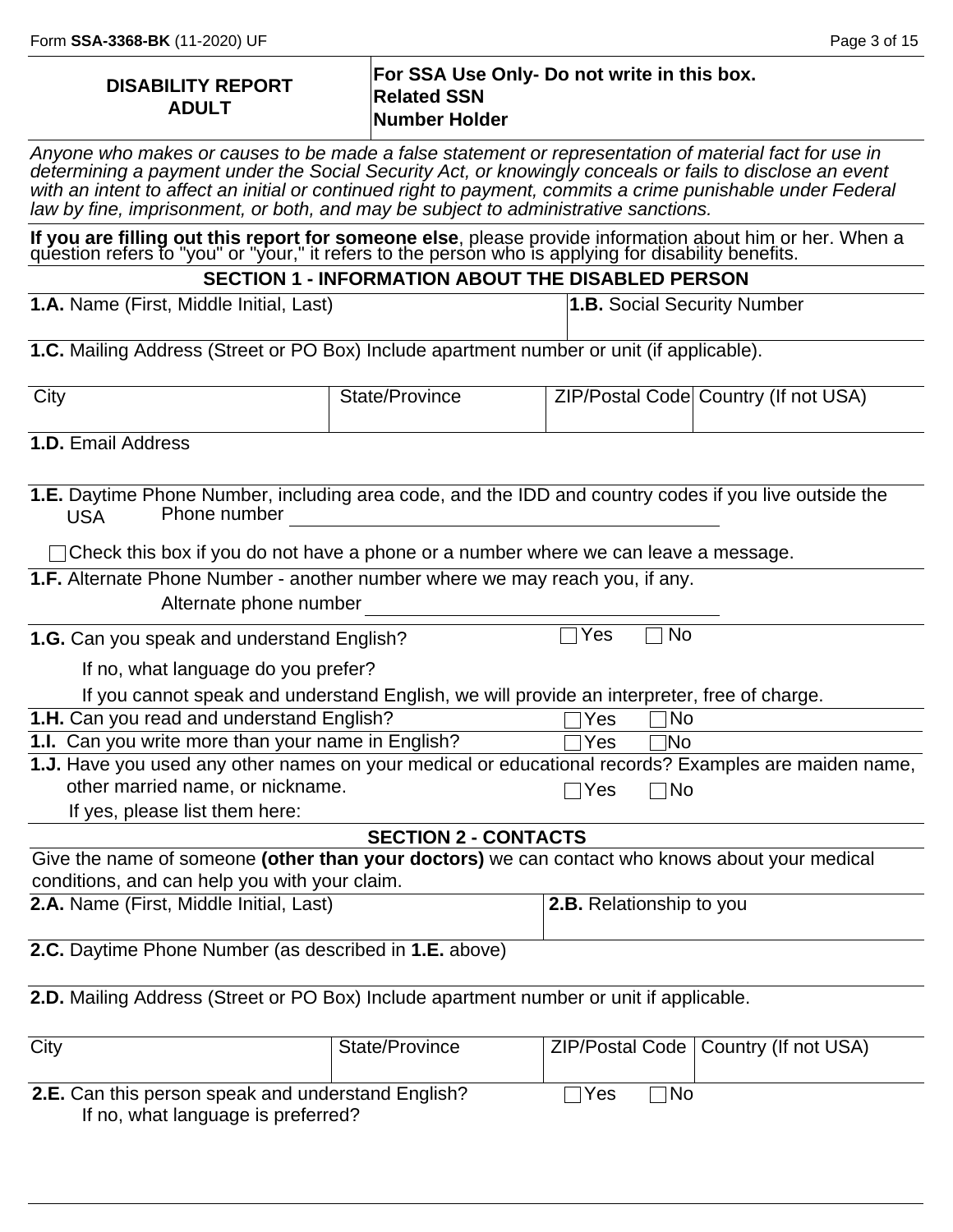|  |  |  |  |  | Form SSA-3368-BK (11-2020) UF |  |
|--|--|--|--|--|-------------------------------|--|
|--|--|--|--|--|-------------------------------|--|

# **SECTION 2 - CONTACTS (continued)**

|             | <b>2.F.</b> Who is completing this report?                                                                                                                                                                                                                 |  |  |  |  |
|-------------|------------------------------------------------------------------------------------------------------------------------------------------------------------------------------------------------------------------------------------------------------------|--|--|--|--|
|             | The person who is applying for disability. (Go to Section $3$ - Medical Conditions)                                                                                                                                                                        |  |  |  |  |
|             | The person listed in 2.A. (Go to Section 3 - Medical Conditions)                                                                                                                                                                                           |  |  |  |  |
|             | Someone else (Complete the rest of Section 2 below)                                                                                                                                                                                                        |  |  |  |  |
|             | 2.G. Name (First, Middle Initial, Last)                                                                                                                                                                                                                    |  |  |  |  |
|             | 2.H. Relationship to Person Applying                                                                                                                                                                                                                       |  |  |  |  |
|             | 2.I. Daytime Phone Number                                                                                                                                                                                                                                  |  |  |  |  |
|             | 2.J. Mailing Address (Street or PO Box) Include apartment number or unit if applicable.                                                                                                                                                                    |  |  |  |  |
|             |                                                                                                                                                                                                                                                            |  |  |  |  |
| <b>City</b> | <b>State/Province</b><br>ZIP/Postal Code   Country (If not USA)                                                                                                                                                                                            |  |  |  |  |
|             | <b>SECTION 3 - MEDICAL CONDITIONS</b>                                                                                                                                                                                                                      |  |  |  |  |
|             | <b>3.A.</b> List all of the physical or mental conditions (including emotional or learning problems) that limit your<br>ability to work. If you have cancer, please include the stage and type. List each condition separately.                            |  |  |  |  |
|             |                                                                                                                                                                                                                                                            |  |  |  |  |
| 3.          |                                                                                                                                                                                                                                                            |  |  |  |  |
| 4.          | <u> Andreas Andreas Andreas Andreas Andreas Andreas Andreas Andreas Andreas Andreas Andreas Andreas Andreas Andr</u>                                                                                                                                       |  |  |  |  |
| 5.          | <u> 1989 - Johann Barn, mars ann an t-Amhain ann an t-Amhain an t-Amhain an t-Amhain an t-Amhain an t-Amhain an t-</u>                                                                                                                                     |  |  |  |  |
|             | If you need more space, go to Section 11- Remarks on the last page                                                                                                                                                                                         |  |  |  |  |
|             | 3.B. What is your height without shoes?<br><b>OR</b>                                                                                                                                                                                                       |  |  |  |  |
|             | centimeters (if outside USA)<br>inches<br>feet                                                                                                                                                                                                             |  |  |  |  |
|             | <b>3.C.</b> What is your weight without shoes?<br><b>OR</b>                                                                                                                                                                                                |  |  |  |  |
|             | kilograms (if outside USA)<br>pounds                                                                                                                                                                                                                       |  |  |  |  |
|             | ∃No<br>$\Box$ Yes<br>3.D. Do your conditions cause you pain or other symptoms?                                                                                                                                                                             |  |  |  |  |
|             | <b>SECTION 4 - WORK ACTIVITY</b>                                                                                                                                                                                                                           |  |  |  |  |
|             | 4.A. Are you currently working?<br>No, I have never worked (Go to question 4.B. below)<br>$\Box$ No, I have stopped working (Go to question 4.C. below)<br>$\Box$ Yes, I am currently working (Go to question 4.F. on page 5)<br>IF YOU HAVE NEVER WORKED: |  |  |  |  |
|             | 4.B. When do you believe your conditions(s) became severe enough to keep you from working (even                                                                                                                                                            |  |  |  |  |
|             | though you have never worked)? (month/day/year) ____________(Go to Section 5 on page 5)<br>IF YOU HAVE STOPPED WORKING:                                                                                                                                    |  |  |  |  |
|             | 4.C. When did you stop working? (month/day/year)<br>Why did you stop working?<br>Because of my condition(s).                                                                                                                                               |  |  |  |  |
|             | Because of other reasons. Please explain why you stopped working (for example: laid off, early<br>retirement, seasonal work ended, business closed).                                                                                                       |  |  |  |  |
|             | Even though you stopped working for other reasons, when do you believe your conditions(s) became<br>severe enough to keep you from working? (month/day/year)                                                                                               |  |  |  |  |
|             | 4.D. Did your condition(s) cause you to make changes in your work activity? (for example: job duties,<br>hours, or rate of pay)                                                                                                                            |  |  |  |  |
|             | $\Box$ No (Go to Section 5 - Education and Training on page 5)<br>Yes, When did you make changes? (month/day/year)                                                                                                                                         |  |  |  |  |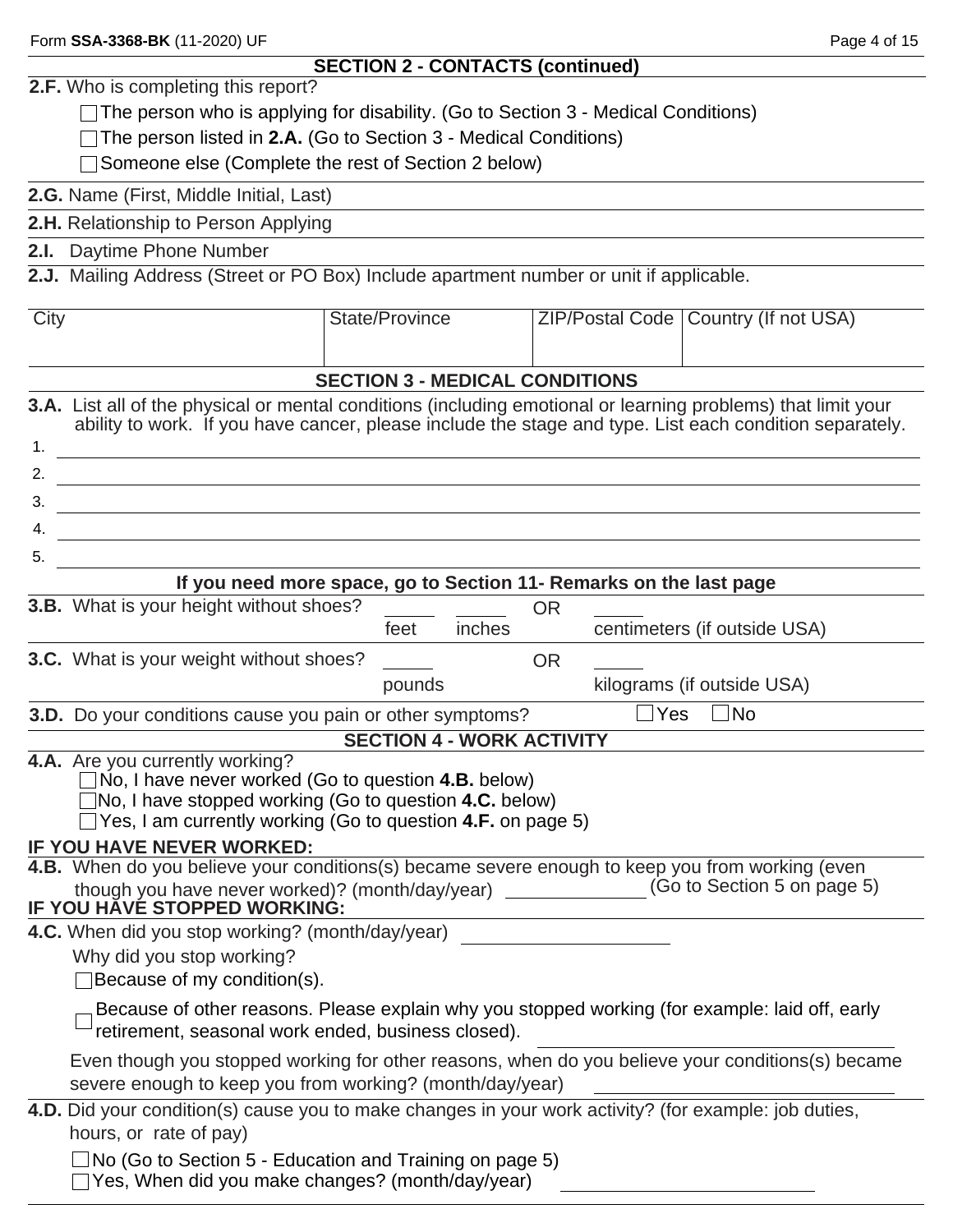| <b>SECTION 4 - WORK ACTIVITY (continued)</b>                                                                                                                     |  |  |  |
|------------------------------------------------------------------------------------------------------------------------------------------------------------------|--|--|--|
| 4.E. Since the date in 4.D. above, have you had gross earnings greater than \$1,180 in any month? Do not                                                         |  |  |  |
| count sick leave, vacation, or disability pay. (We may contact you for more information.)                                                                        |  |  |  |
| □No (Go to Section 5)<br>$\Box$ Yes (Go to Section 5)                                                                                                            |  |  |  |
| IF YOU ARE CURRENTLY WORKING:                                                                                                                                    |  |  |  |
| 4.F. Has your condition(s) caused you to make changes in your work activity? (for example: job duties or                                                         |  |  |  |
| hours)<br>$\square$ No                                                                                                                                           |  |  |  |
| When did your condition(s) first start bothering you? (month/day/year)<br>$\Box$ Yes When did you make changes? (month/day/year)                                 |  |  |  |
| 4.G. Since your condition(s) first bothered you, have you had gross earnings greater than \$1,180 in any                                                         |  |  |  |
| month? Do not count sick leave, vacation, or disability pay. (We may contact you for more information.)                                                          |  |  |  |
| $\neg$ No<br>Yes                                                                                                                                                 |  |  |  |
| <b>SECTION 5 - EDUCATION AND TRAINING</b>                                                                                                                        |  |  |  |
| Check the highest grade of school completed. (Select 12, if you have education equivalent to<br>5.A.<br>high school from another country.)                       |  |  |  |
| College:                                                                                                                                                         |  |  |  |
| $\overline{2}$<br>8<br>$\mathbf 0$<br>3<br>4<br>5<br>6<br>7<br>9<br>10<br><b>GED</b><br>3<br>11<br>12 <sup>°</sup><br>4 or more                                  |  |  |  |
|                                                                                                                                                                  |  |  |  |
|                                                                                                                                                                  |  |  |  |
| Date completed:                                                                                                                                                  |  |  |  |
| МM<br><b>YYYY</b>                                                                                                                                                |  |  |  |
| Name of school:                                                                                                                                                  |  |  |  |
| City:<br>State/Province:<br>Country (if not USA)                                                                                                                 |  |  |  |
| Did you receive special education, such as through an Individualized Education Plan (IEP)<br>5.B.                                                                |  |  |  |
| or equivalent education?                                                                                                                                         |  |  |  |
| Yes $\Box$ No (Go to 5.C.)<br>$\sqrt{2}$<br>to                                                                                                                   |  |  |  |
| Dates from:<br><b>YYYY</b><br><b>YYYY</b><br><b>MM</b><br>МM                                                                                                     |  |  |  |
| Check the last grade you received special education.                                                                                                             |  |  |  |
|                                                                                                                                                                  |  |  |  |
| Pre K<br>$2^{\circ}$<br>3 <sup>7</sup><br>$\overline{4}$<br>$5\overline{)}$<br>6<br>12<br>$\mathbf{1}$<br>$\overline{7}$<br>8<br>9<br>10 <sup>°</sup><br>K<br>11 |  |  |  |
| $\Box$<br>$\Box$<br>$\Box$<br>$\Box$<br>$\Box$<br>$\Box$<br>$\Box$                                                                                               |  |  |  |
| Reason(s) for IEP or equivalent education:<br><u> 1989 - Johann Stein, mars et al. (b. 1989)</u>                                                                 |  |  |  |
| The school where you last received special education:                                                                                                            |  |  |  |
| $\exists$ Same as 5.A.                                                                                                                                           |  |  |  |
| $\Box$ If different from 5.A., complete below.                                                                                                                   |  |  |  |
|                                                                                                                                                                  |  |  |  |
|                                                                                                                                                                  |  |  |  |
| State/Province:<br>Country (if not USA)<br>City:                                                                                                                 |  |  |  |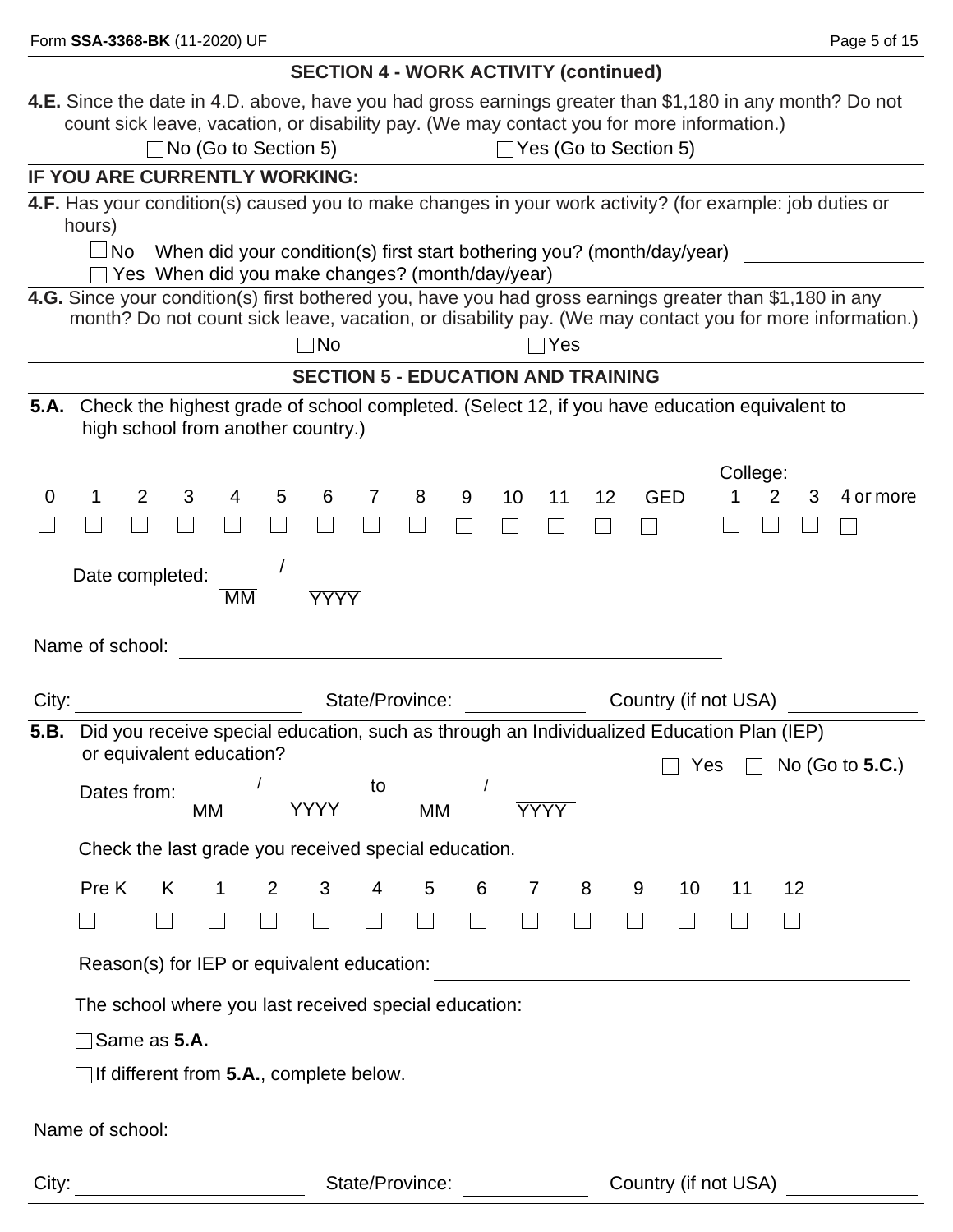|    | Form SSA-3368-BK (11-2020) UF                                                                                                                                                                                                                                                                                              |                                                       |                                                          |                 |                                   |                |                    | Page 6 of 15 |
|----|----------------------------------------------------------------------------------------------------------------------------------------------------------------------------------------------------------------------------------------------------------------------------------------------------------------------------|-------------------------------------------------------|----------------------------------------------------------|-----------------|-----------------------------------|----------------|--------------------|--------------|
|    |                                                                                                                                                                                                                                                                                                                            | <b>SECTION 5 - EDUCATION AND TRAINING (continued)</b> |                                                          |                 |                                   |                |                    |              |
|    | 5.C. Have you completed any type of specialized job training, trade, or vocational school?                                                                                                                                                                                                                                 |                                                       |                                                          |                 |                                   |                |                    |              |
|    |                                                                                                                                                                                                                                                                                                                            |                                                       |                                                          |                 |                                   | $\sqcap$ Yes   | $\Box$ No          |              |
|    | If "Yes," what type?                                                                                                                                                                                                                                                                                                       |                                                       |                                                          | Date completed: |                                   | M <sub>M</sub> |                    | <b>YYYY</b>  |
|    | 5.D. What written language do you use every day in most situations (at home, work, school, in community,<br>$etc.$ )?                                                                                                                                                                                                      |                                                       |                                                          |                 |                                   |                |                    |              |
|    | 5.E. In the language you identified in 5.D., can you read a simple message, such as a shopping list or short<br>and simple notes?                                                                                                                                                                                          | $\exists$ Yes<br>$\Box$ No                            |                                                          |                 |                                   |                |                    |              |
|    | 5.F. In the language you identified in 5.D., can you write a simple message, such as a shopping list or short<br>and simple notes?                                                                                                                                                                                         | $\neg$ Yes<br>⊺No                                     |                                                          |                 |                                   |                |                    |              |
|    | If you need to list other educations or training use Section 11 - Remarks on the last page.                                                                                                                                                                                                                                |                                                       |                                                          |                 |                                   |                |                    |              |
|    | 6.A. List the jobs (up to 5) that you have had in the 15 years before you became unable to work because<br>of your physical or mental conditions. List your most recent job first.<br>Check here and go to Section 7 - Medicines on page 8 if you did not work at all in the 15 years before<br>you became unable to work. |                                                       | <b>SECTION 6 - JOB HISTORY</b>                           |                 |                                   |                |                    |              |
|    | <b>Job Title</b>                                                                                                                                                                                                                                                                                                           | Type of<br><b>Business</b>                            | <b>Hours</b><br>Per<br><b>Dates Worked</b><br><b>Day</b> |                 | <b>Days</b><br>Per<br><b>Week</b> |                | <b>Rate of Pay</b> |              |
|    |                                                                                                                                                                                                                                                                                                                            |                                                       | From<br>MM/YY                                            | To<br>MM/YY     |                                   |                | <b>Amount</b>      | Frequency    |
| 1. |                                                                                                                                                                                                                                                                                                                            |                                                       |                                                          |                 |                                   |                |                    |              |
| 2. |                                                                                                                                                                                                                                                                                                                            |                                                       |                                                          |                 |                                   |                |                    |              |
| 3. |                                                                                                                                                                                                                                                                                                                            |                                                       |                                                          |                 |                                   |                |                    |              |
| 4. |                                                                                                                                                                                                                                                                                                                            |                                                       |                                                          |                 |                                   |                |                    |              |
| 5. |                                                                                                                                                                                                                                                                                                                            |                                                       |                                                          |                 |                                   |                |                    |              |
|    | Check the box below that applies to you.                                                                                                                                                                                                                                                                                   |                                                       |                                                          |                 |                                   |                |                    |              |

□I had only one job in the last 15 years before I became unable to work. Answer the question below.

I had **more than one job** in the last 15 years before I became unable to work. Do not answer the question on this page; go to Section 7 - Medicines on page 8. (We may contact you for more information.)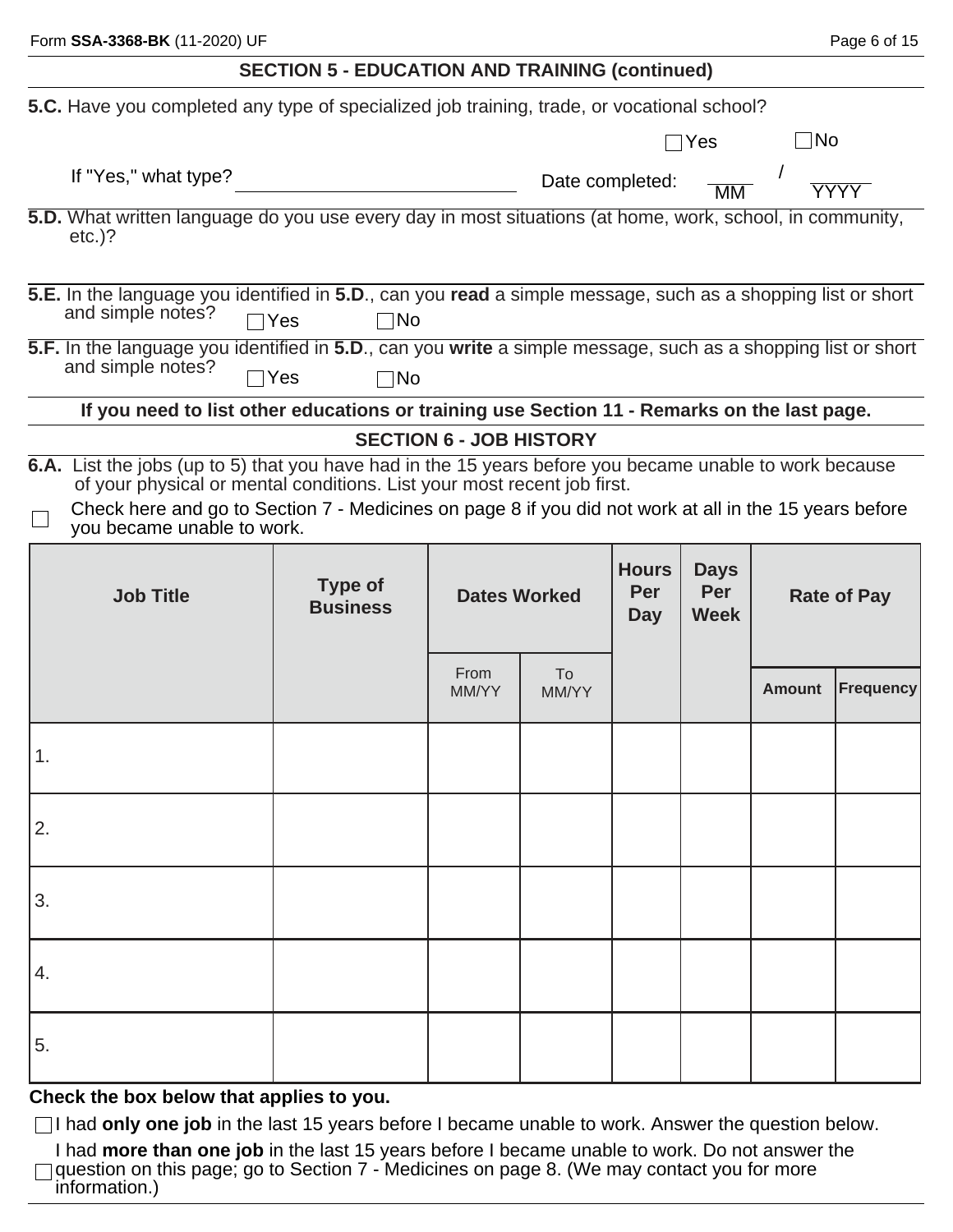## **SECTION 6 - JOB HISTORY (continued)**

**Do not** complete this page if you had **more than one job** in the last 15 years before you became unable to work.

**6.B.** Describe this job. What did you do all day?

#### **(If you need more space, use Section 11 - Remarks on the last page.) 6.C.** In this job, did you: Use machines, tools or equipment? Use technical knowledge or skills? Do any writing, complete reports, or perform any duties like this?  $\Box$  Yes  $\Box$ Yes  $\Box$ No  $\Box$  Yes  $\Box$  No  $\Box$ No

**6.D.** In this job, how many hours each day did you do each of the tasks listed:

| <b>Task</b>  | <b>Hours</b> | Task                                         | <b>Hours</b> | <b>Task</b>                          | <b>Hours</b> |
|--------------|--------------|----------------------------------------------|--------------|--------------------------------------|--------------|
| Walk         |              | Stoop (Bend down & forward at waist.)        |              | Handle large objects                 |              |
| <b>Stand</b> |              | Kneel (Bend legs to rest on knees.)          |              | Write, type, or handle small objects |              |
| Sit          |              | Crouch (Bend legs & back down &<br>forward.) |              | Reach                                |              |
| Climb        |              | Crawl (Move on hands & knees.)               |              |                                      |              |

**6.E.** Lifting and carrying (*Explain in the box below, what you lifted, how far you carried it, and how often you did this in your job*.)

| <b>6.F.</b> Check heaviest weight lifted:                                                                               |                      |             |
|-------------------------------------------------------------------------------------------------------------------------|----------------------|-------------|
| $\Box$ Less than 10 lbs. $\Box$ 10 lbs. $\Box$ 20 lbs. $\Box$ 50 lbs. $\Box$ 100 lbs. or more $\Box$ Other              |                      |             |
| 6.G. Check weight frequently lifted: (by frequently, we mean from 1/3 to 2/3 of the workday.)                           |                      |             |
| $\Box$ Less than 10 lbs. $\Box$ 10 lbs. $\Box$ 25 lbs. $\Box$ 50 lbs. or more                                           | ∣ IOther             |             |
| <b>6.H.</b> Did you supervise other people in this job? $\Box$ Yes (Complete items below) $\Box$ No (if No, go to 6.I.) |                      |             |
| How many people did you supervise?                                                                                      |                      |             |
| Did you hire and fire employees?                                                                                        | Yes<br>$\mathcal{L}$ | $\sqcap$ No |
| What part of your time did you spend supervising people?                                                                |                      |             |
| 6.I. Were you a lead worker?                                                                                            | Yes                  | ∣ ∣No       |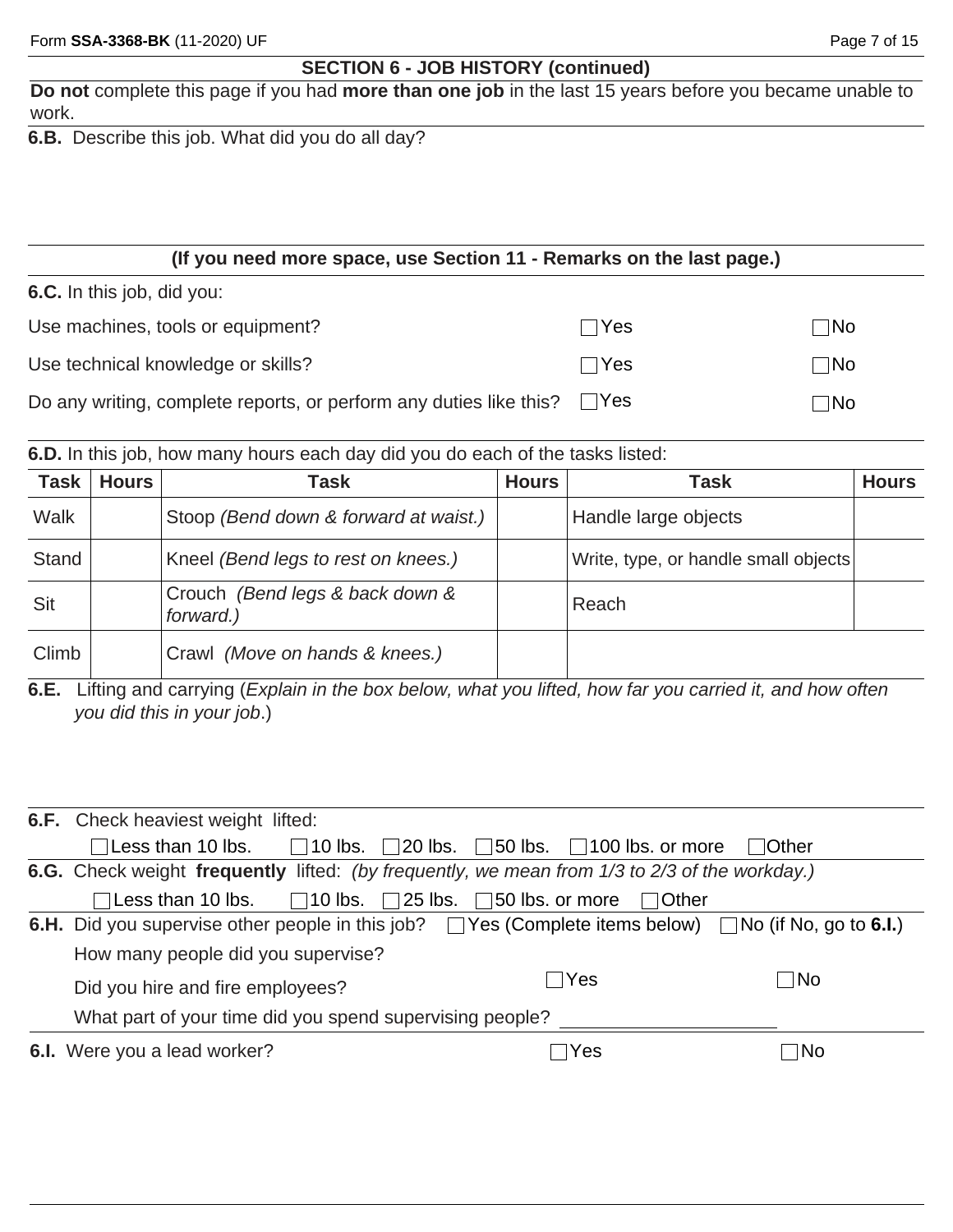#### **SECTION 7 - MEDICINES**

**7.** Are you taking any medicines (prescription or non-prescription)?

□ Yes, (Give the information requested below. You may need to look at your medicine containers.)

No, (Go to Section 8 - Medical Treatment)

| <b>Name of Medicine</b> | If prescribed, give name of<br>doctor | <b>Reason for medicine</b> |
|-------------------------|---------------------------------------|----------------------------|
|                         |                                       |                            |
|                         |                                       |                            |
|                         |                                       |                            |
|                         |                                       |                            |
|                         |                                       |                            |
|                         |                                       |                            |
|                         |                                       |                            |
|                         |                                       |                            |
|                         |                                       |                            |
|                         |                                       |                            |

#### **If you need to list other medicines, go to Section 11 - Remarks on the last page.**

#### **SECTION 8 - MEDICAL TREATMENT**

| Have you seen a doctor or other health care professional or received treatment at a hospital or clinic, or do |  |
|---------------------------------------------------------------------------------------------------------------|--|
| you have a future appointment scheduled?                                                                      |  |

**8.A.** For any **physical** condition(s)? No analyzed a set of the No and No and No and No and No and No and No and No

**8.B.** For any mental condition(s) (including emotional or learning problems)? Thes Tho

**If you answered "No" to both 8.A. and 8.B., go to Section 9 - Other Medical Information on page 14.**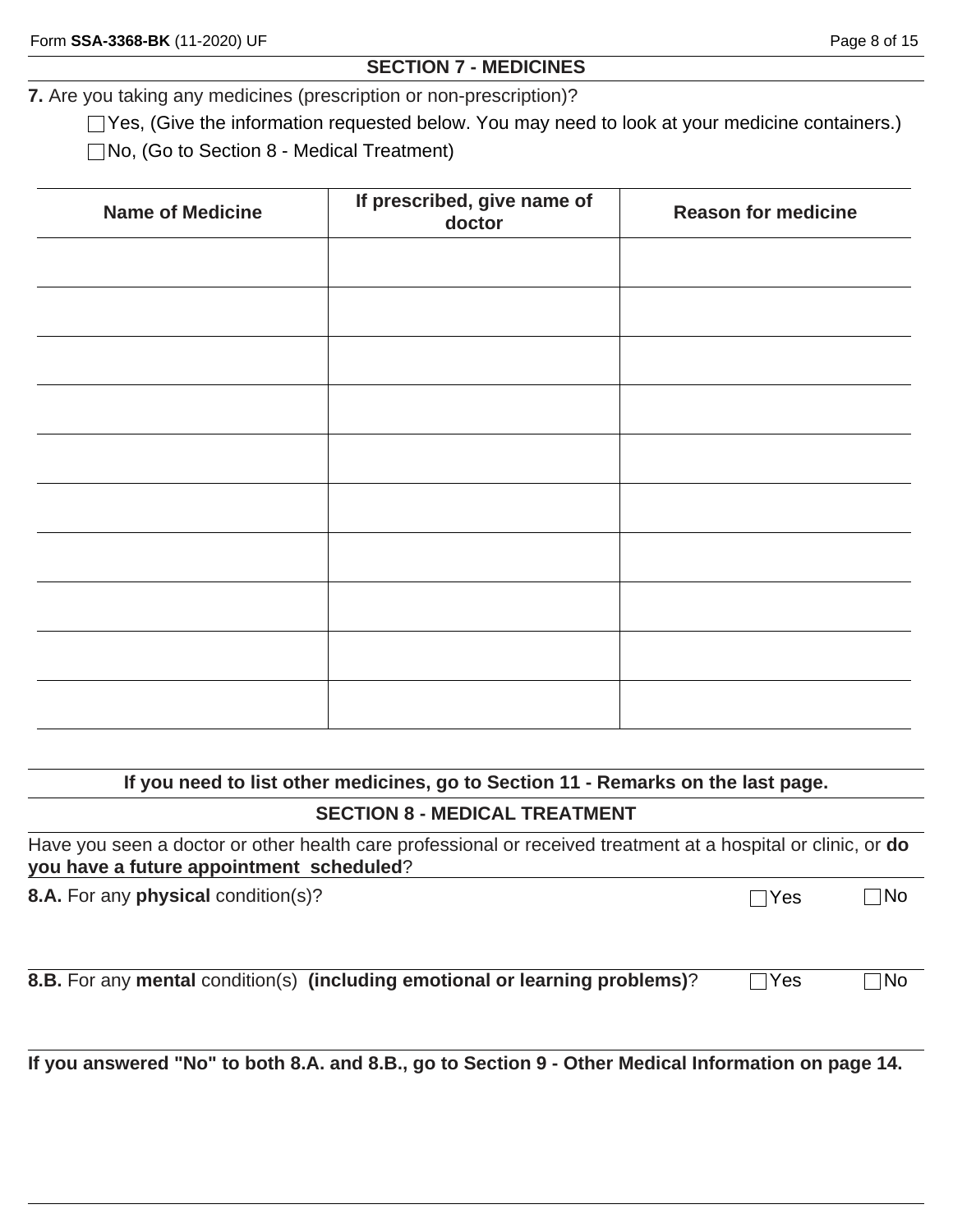Tell us who may have medical records about any of your **physical and/or mental** condition(s) (including emotional or learning problems). This includes doctors' offices, hospitals **(including emergency room visits)**, clinics, and other health care facilities. Tell us about your next appointment, if you have one scheduled.

| 8.C. Name of Facility or Office | Name of healthcare professional who treated you                            |
|---------------------------------|----------------------------------------------------------------------------|
|                                 | ALL OF THE QUESTIONS ON THIS PAGE REFER TO THE HEALTH CARE PROVIDER ABOVE. |
| Phone                           | Patient ID# (if known)                                                     |

Mailing Address

| City | State/Province | <b>ZIP/Postal Code   Country (if not USA)</b> |
|------|----------------|-----------------------------------------------|
|      |                |                                               |

#### **Dates of Treatment**

| 2. Emergency Room visits<br>List the most recent date first<br>Α. | 3. Overnight hospital stays<br>List the most recent date first |          |
|-------------------------------------------------------------------|----------------------------------------------------------------|----------|
|                                                                   | A. Date in                                                     | Date out |
| В.                                                                | B. Date in                                                     | Date out |
| C.                                                                | C. Date in                                                     | Date out |
|                                                                   |                                                                |          |

**What medical conditions were treated or evaluated?**

**What treatment did you receive for the above conditions?** (Do not describe medicines or tests in this box.)

Tell us about any tests the provider performed or sent you to, or has scheduled you to take. Please give the dates for past and future tests. If you need to list more tests, use Section 11 - Remarks on the last page. Check this box if no test by this provider or at this facility.

| <b>Kind of Test</b>            | <b>Dates of Tests</b>                                                                     | <b>Kind of Test</b>          | <b>Dates of Tests</b> |  |
|--------------------------------|-------------------------------------------------------------------------------------------|------------------------------|-----------------------|--|
| $\Box$ EKG (heart test)        |                                                                                           | EEG (brain wave test)        |                       |  |
| Treadmill (exercise test)      |                                                                                           | HIV Test                     |                       |  |
| □ Cardiac Catheterization      |                                                                                           | Blood Test (not HIV)         |                       |  |
| $\Box$ Biopsy (list body part) |                                                                                           | X-Ray (list body part)       |                       |  |
| $\Box$ Hearing Test            |                                                                                           | MRI/CT Scan (list body part) |                       |  |
| □ Speech/Language Test         |                                                                                           |                              |                       |  |
| <b>Vision Test</b>             |                                                                                           | Other (please describe)      |                       |  |
| Breathing Test                 |                                                                                           |                              |                       |  |
|                                | If you do not have any more doctors or hospitals to describe, go to Section 9 on page 14. |                              |                       |  |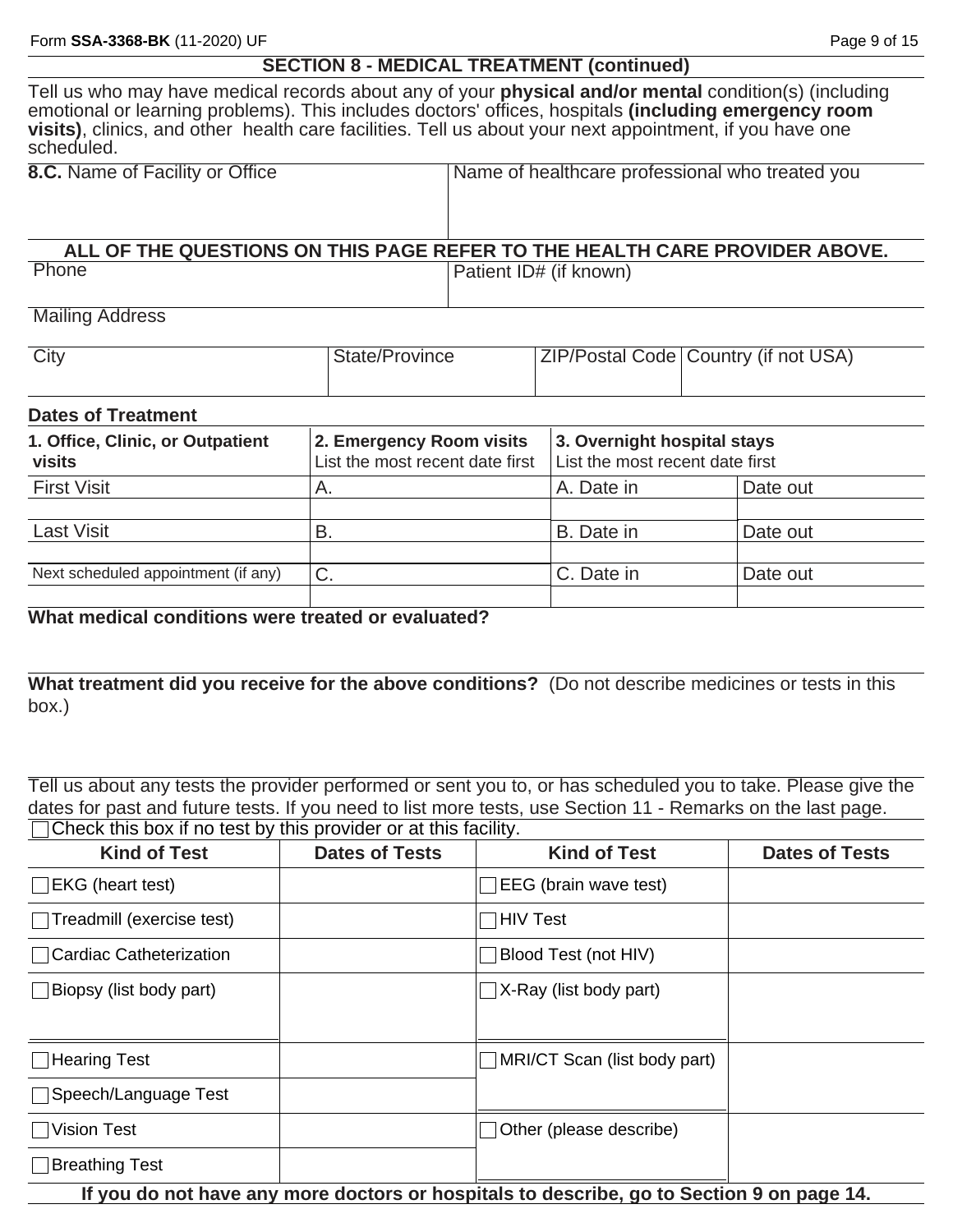Tell us who may have medical records about any of your **physical and/or mental** condition(s) (including emotional or learning problems). This includes doctors' offices, hospitals **(including emergency room visits)**, clinics, and other health care facilities. Tell us about your next appointment, if you have one scheduled.

| <b>8.D.</b> Name of Facility or Office | Name of healthcare professional who treated you                            |
|----------------------------------------|----------------------------------------------------------------------------|
|                                        |                                                                            |
|                                        | ALL OF THE QUESTIONS ON THIS PAGE REFER TO THE HEALTH CARE PROVIDER ABOVE. |
| Phone                                  | Patient ID# (if known)                                                     |

## Mailing Address

| City | State/Province | <b>ZIP/Postal Code Country (if not USA)</b> |
|------|----------------|---------------------------------------------|
|      |                |                                             |

## **Dates of Treatment**

| 1. Office, Clinic, or Outpatient<br><b>visits</b> | 2. Emergency Room visits<br>List the most recent date first | 3. Overnight hospital stays<br>List the most recent date first |          |
|---------------------------------------------------|-------------------------------------------------------------|----------------------------------------------------------------|----------|
| <b>First Visit</b>                                | Α.                                                          | A. Date in                                                     | Date out |
| <b>Last Visit</b>                                 | B                                                           | B. Date in                                                     | Date out |
| Next scheduled appointment (if any)               | C.                                                          | C. Date in                                                     | Date out |

**What medical conditions were treated or evaluated?**

**What treatment did you receive for the above conditions?** (Do not describe medicines or tests in this box.)

Tell us about any tests the provider performed or sent you to, or has scheduled you to take. Please give the dates for past and future tests. If you need to list more tests, use Section 11 - Remarks on the last page. Check this box if no test by this provider or at this facility.

| <b>Kind of Test</b>              | <b>Dates of Tests</b> | <b>Kind of Test</b>                                                                              | <b>Dates of Tests</b> |
|----------------------------------|-----------------------|--------------------------------------------------------------------------------------------------|-----------------------|
| $\Box$ EKG (heart test)          |                       | $\Box$ EEG (brain wave test)                                                                     |                       |
| $\Box$ Treadmill (exercise test) |                       | $\Box$ HIV Test                                                                                  |                       |
| $\sqcap$ Cardiac Catheterization |                       | <b>Blood Test (not HIV)</b>                                                                      |                       |
| $\Box$ Biopsy (list body part)   |                       | $\Box$ X-Ray (list body part)                                                                    |                       |
| $\Box$ Hearing Test              |                       | $\Box$ MRI/CT Scan (list body part)                                                              |                       |
| Speech/Language Test             |                       |                                                                                                  |                       |
| $\Box$ Vision Test               |                       | $\Box$ Other (please describe)                                                                   |                       |
| □Breathing Test                  |                       |                                                                                                  |                       |
|                                  |                       | If you also not have any more algotoms on hoowitals to also suites, as to Continue O on mone 4.4 |                       |

**If you do not have any more doctors or hospitals to describe, go to Section 9 on page 14.**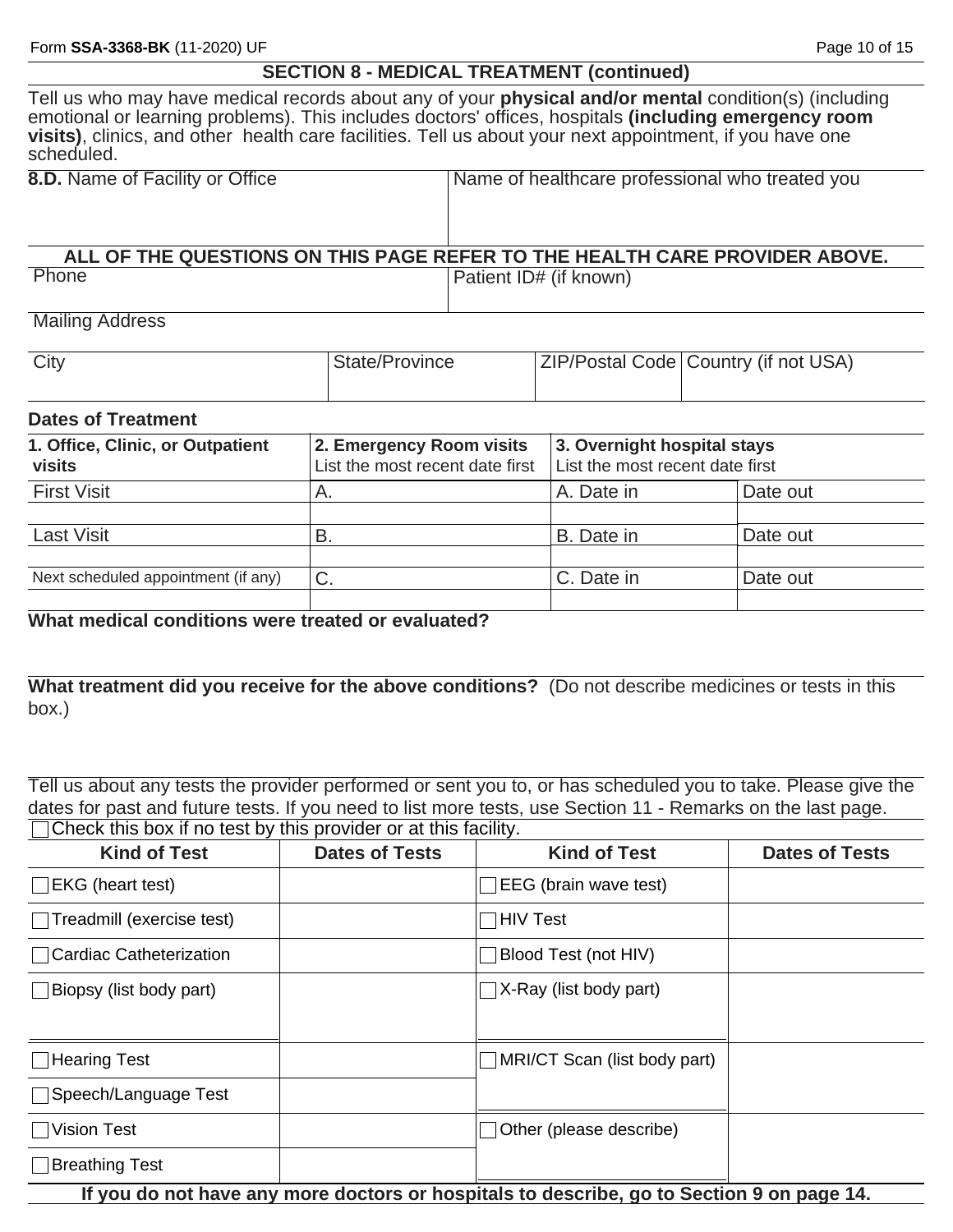| <b>SECTION 8 - MEDICAL TREATMENT (continued)</b> |  |
|--------------------------------------------------|--|
|--------------------------------------------------|--|

Tell us who may have medical records about any of your **physical and/or mental** condition(s) (including emotional or learning problems). This includes doctors' offices, hospitals **(including emergency room visits)**, clinics, and other health care facilities. Tell us about your next appointment, if you have one scheduled.

| <b>8.E.</b> Name of Facility or Office | Name of healthcare professional who treated you                            |
|----------------------------------------|----------------------------------------------------------------------------|
|                                        |                                                                            |
|                                        |                                                                            |
|                                        |                                                                            |
|                                        |                                                                            |
|                                        | ALL OF THE QUESTIONS ON THIS PAGE REFER TO THE HEALTH CARE PROVIDER ABOVE. |
| Phone                                  | <b>Patient ID# (if known)</b>                                              |

Mailing Address

| City | State/Province | ZIP/Postal Code   Country (if not USA) |
|------|----------------|----------------------------------------|
|      |                |                                        |

#### **Dates of Treatment**

| 1. Office, Clinic, or Outpatient<br>visits | 2. Emergency Room visits<br>List the most recent date first | 3. Overnight hospital stays<br>List the most recent date first |          |
|--------------------------------------------|-------------------------------------------------------------|----------------------------------------------------------------|----------|
| <b>First Visit</b>                         | Α.                                                          | A. Date in                                                     | Date out |
| Last Visit                                 | B                                                           | B. Date in                                                     | Date out |
| Next scheduled appointment (if any)        | $C$ .                                                       | C. Date in                                                     | Date out |

**What medical conditions were treated or evaluated?**

**What treatment did you receive for the above conditions?** (Do not describe medicines or tests in this box.)

Tell us about any tests the provider performed or sent you to, or has scheduled you to take. Please give the dates for past and future tests. If you need to list more tests, use Section 11 - Remarks on the last page. Check this box if no test by this provider or at this facility.

| <b>Kind of Test</b>                                                                       | <b>Dates of Tests</b> | <b>Kind of Test</b>          | <b>Dates of Tests</b> |
|-------------------------------------------------------------------------------------------|-----------------------|------------------------------|-----------------------|
| $\Box$ EKG (heart test)                                                                   |                       | EEG (brain wave test)        |                       |
| Treadmill (exercise test)                                                                 |                       | <b>HIV Test</b>              |                       |
| □ Cardiac Catheterization                                                                 |                       | Blood Test (not HIV)         |                       |
| $\Box$ Biopsy (list body part)                                                            |                       | X-Ray (list body part)       |                       |
|                                                                                           |                       |                              |                       |
| □Hearing Test                                                                             |                       | MRI/CT Scan (list body part) |                       |
| □ Speech/Language Test                                                                    |                       |                              |                       |
| <b>Vision Test</b>                                                                        |                       | Other (please describe)      |                       |
| Breathing Test                                                                            |                       |                              |                       |
| If you do not have any more doctors or hospitals to describe, go to Section 9 on page 14. |                       |                              |                       |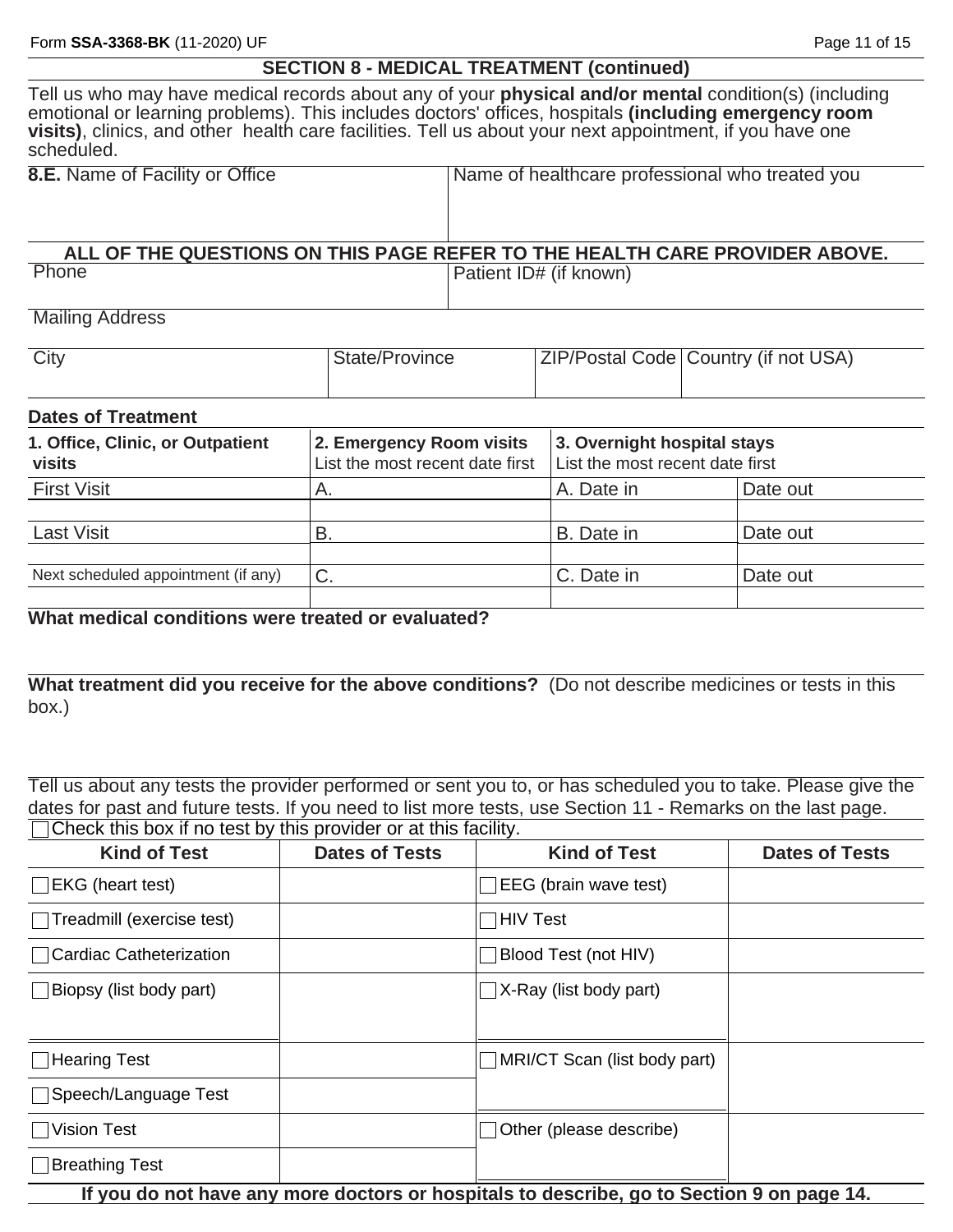Tell us who may have medical records about any of your **physical and/or mental** condition(s) (including emotional or learning problems). This includes doctors' offices, hospitals **(including emergency room visits)**, clinics, and other health care facilities. Tell us about your next appointment, if you have one scheduled.

| <b>8.F.</b> Name of Facility or Office | Name of healthcare professional who treated you                            |
|----------------------------------------|----------------------------------------------------------------------------|
|                                        |                                                                            |
|                                        | ALL OF THE QUESTIONS ON THIS PAGE REFER TO THE HEALTH CARE PROVIDER ABOVE. |
| Phone                                  | Patient ID# (if known)                                                     |

#### Mailing Address

| City | State/Province | <b>ZIP/Postal Code   Country (if not USA)</b> |
|------|----------------|-----------------------------------------------|
|      |                |                                               |

#### **Dates of Treatment**

| 1. Office, Clinic, or Outpatient<br>visits | 2. Emergency Room visits<br>List the most recent date first | 3. Overnight hospital stays<br>List the most recent date first |          |  |
|--------------------------------------------|-------------------------------------------------------------|----------------------------------------------------------------|----------|--|
| <b>First Visit</b>                         | Α.                                                          | A. Date in                                                     | Date out |  |
| <b>Last Visit</b>                          | В.                                                          | B. Date in                                                     | Date out |  |
| Next scheduled appointment (if any)        | $\sim$<br>U.                                                | C. Date in                                                     | Date out |  |

## **What medical conditions were treated or evaluated?**

**What treatment did you receive for the above conditions?** (Do not describe medicines or tests in this box.)

Tell us about any tests the provider performed or sent you to, or has scheduled you to take. Please give the dates for past and future tests. If you need to list more tests, use Section 11 - Remarks on the last page. Check this box if no test by this provider or at this facility.

| <b>Kind of Test</b>              | <b>Dates of Tests</b> | <b>Kind of Test</b>                                                                       | <b>Dates of Tests</b> |
|----------------------------------|-----------------------|-------------------------------------------------------------------------------------------|-----------------------|
| $\Box$ EKG (heart test)          |                       | $\Box$ EEG (brain wave test)                                                              |                       |
| Treadmill (exercise test)        |                       | $\Box$ HIV Test                                                                           |                       |
| $\sqcap$ Cardiac Catheterization |                       | Blood Test (not HIV)                                                                      |                       |
| $\Box$ Biopsy (list body part)   |                       | $\Box$ X-Ray (list body part)                                                             |                       |
| □Hearing Test                    |                       | $\Box$ MRI/CT Scan (list body part)                                                       |                       |
| □ Speech/Language Test           |                       |                                                                                           |                       |
| <b>Vision Test</b>               |                       | $\Box$ Other (please describe)                                                            |                       |
| □Breathing Test                  |                       |                                                                                           |                       |
|                                  |                       | If you do not have any more doctors or hospitals to describe, go to Section 9 on page 14. |                       |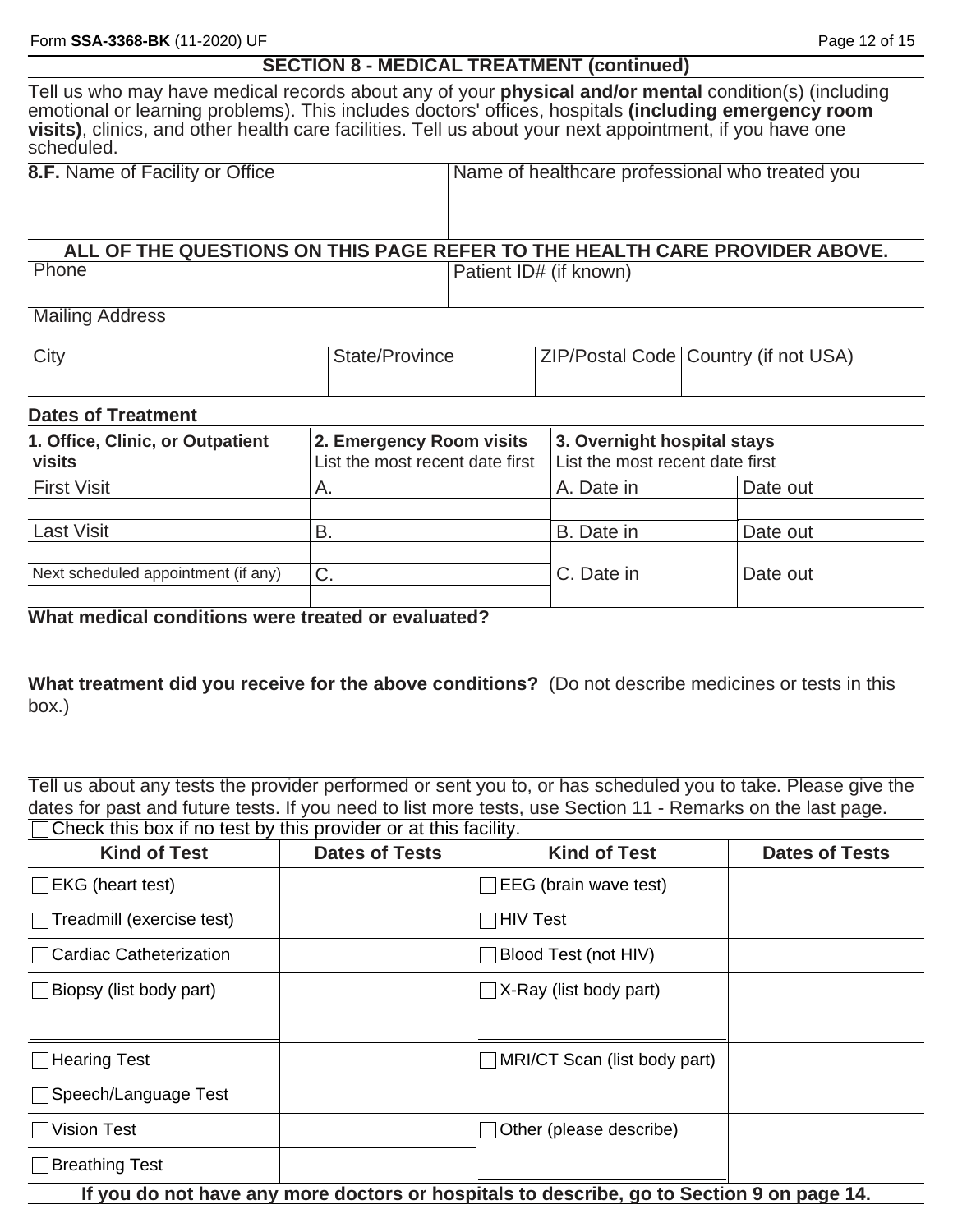Tell us who may have medical records about any of your **physical and/or mental** condition(s) (including emotional or learning problems). This includes doctors' offices, hospitals **(including emergency room visits)**, clinics, and other health care facilities. Tell us about your next appointment, if you have one scheduled.

| 8.G. Name of Facility or Office | Name of healthcare professional who treated you                            |
|---------------------------------|----------------------------------------------------------------------------|
| Phone                           | ALL OF THE QUESTIONS ON THIS PAGE REFER TO THE HEALTH CARE PROVIDER ABOVE. |
|                                 | Patient ID# (if known)                                                     |

Mailing Address

| City | State/Province | <b>ZIP/Postal Code Country (if not USA)</b> |
|------|----------------|---------------------------------------------|
|      |                |                                             |

#### **Dates of Treatment**

| 1. Office, Clinic, or Outpatient<br><b>visits</b> | 2. Emergency Room visits<br>List the most recent date first | 3. Overnight hospital stays<br>List the most recent date first |          |
|---------------------------------------------------|-------------------------------------------------------------|----------------------------------------------------------------|----------|
| <b>First Visit</b>                                | A.                                                          | A. Date in                                                     | Date out |
| Last Visit                                        | В.                                                          | B. Date in                                                     | Date out |
| Next scheduled appointment (if any)               | $\curvearrowright$<br>U.                                    | C. Date in                                                     | Date out |

**What medical conditions were treated or evaluated?**

**What treatment did you receive for the above conditions?** (Do not describe medicines or tests in this box.)

Tell us about any tests the provider performed or sent you to, or has scheduled you to take. Please give the dates for past and future tests. If you need to list more tests, use Section 11 - Remarks on the last page.  $\Box$  Check this box if no test by this provider or at this facility.

| <b>Kind of Test</b>                                                                       | <b>Dates of Tests</b> | <b>Kind of Test</b>                       | <b>Dates of Tests</b> |  |
|-------------------------------------------------------------------------------------------|-----------------------|-------------------------------------------|-----------------------|--|
| $\Box$ EKG (heart test)                                                                   |                       | EEG (brain wave test)                     |                       |  |
| Treadmill (exercise test)                                                                 |                       | HIV Test                                  |                       |  |
| Cardiac Catheterization                                                                   |                       | Blood Test (not HIV)                      |                       |  |
| Biopsy (list body part)                                                                   |                       | X-Ray (list body part)<br>$\vert$ $\vert$ |                       |  |
| $\sqcap$ Hearing Test                                                                     |                       | MRI/CT Scan (list body part)              |                       |  |
| □Speech/Language Test                                                                     |                       |                                           |                       |  |
| Vision Test                                                                               |                       | Other (please describe)                   |                       |  |
| □Breathing Test                                                                           |                       |                                           |                       |  |
| If you do not have any more doctors or hospitals to describe, go to Section 9 on page 14. |                       |                                           |                       |  |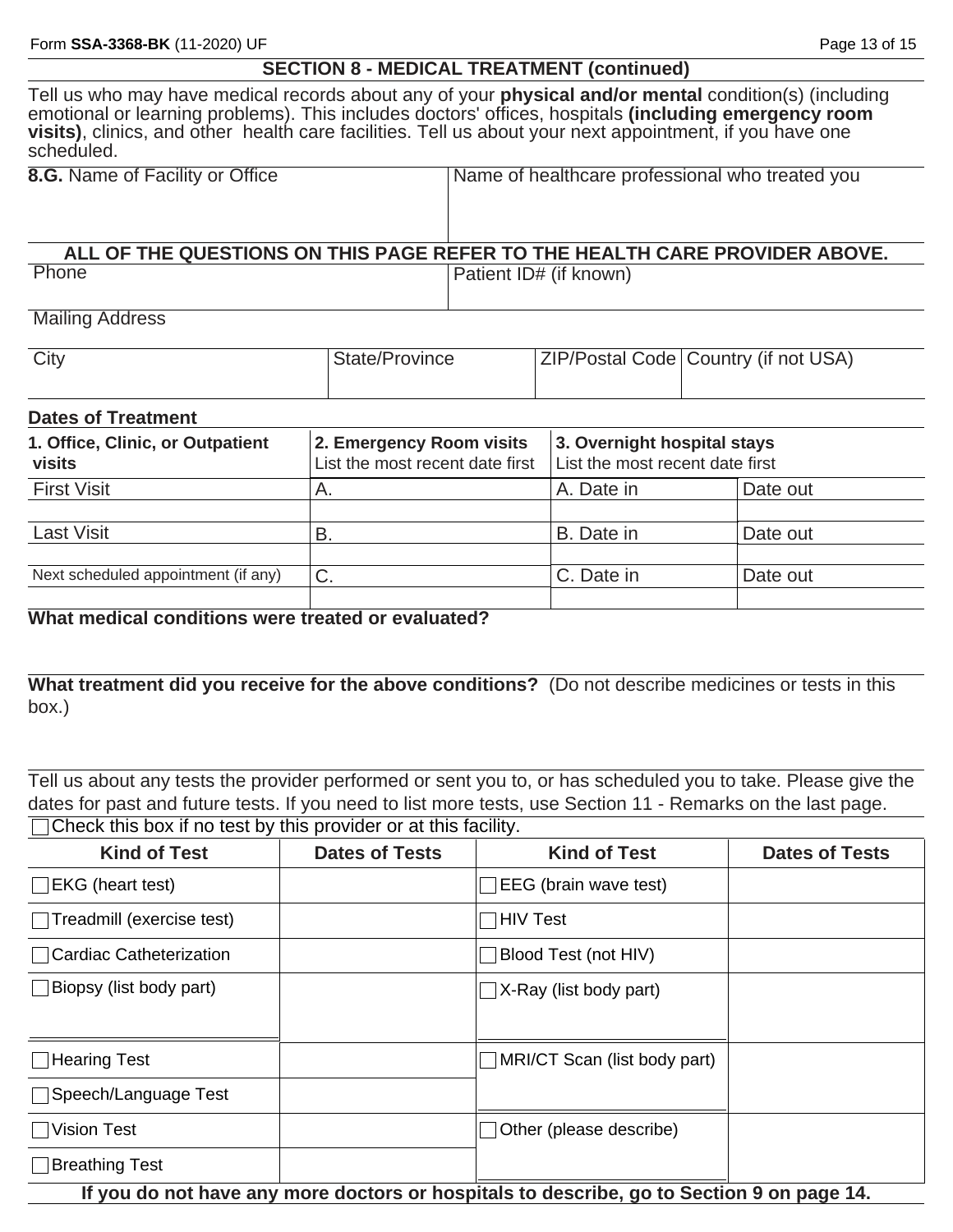## **SECTION 9 - OTHER MEDICAL INFORMATION**

| 9. Does anyone else have medical information about your physical and/or mental condition(s) (including |
|--------------------------------------------------------------------------------------------------------|
| emotional and learning problems), or are you scheduled to see anyone else? (This may include places    |
| such as workers' compensation, vocational rehabilitation, insurance companies who have paid you        |
| disability benefits, prisons, attorneys, social service agencies and welfare.)                         |

 $\Box$  Yes (Please complete the information below)

No (If you are receiving Supplemental Security Income (SSI) and have been asked to complete this report, go to Section 10 - Vocational Rehabilitation; if not, go to Section 11 - Remarks on the last page.)

| Name of Organization | Phone Number |
|----------------------|--------------|
|                      |              |

#### Mailing Address

| City                   | State/Province       |  | ZIP/Postal Code   Country (if not USA) |
|------------------------|----------------------|--|----------------------------------------|
| Name of Contact Person |                      |  | Claim or ID number (if any)            |
| Date of First Contact  | Date of Last Contact |  | Date of Next Contact (if any)          |

Reasons for Contacts

**If you need to list other people or organizations use Section 11 - Remarks on the last page and give the same detailed information as above for each one you list.**

## **COMPLETE THIS SECTION ONLY IF YOU ARE ALREADY RECEIVING SSI.**

## **SECTION 10 - VOCATIONAL REHABILITATION, EMPLOYMENT, OR OTHER SUPPORT SERVICES**

**10.A.** Have you participated, or are you participating in:

- An individual work plan with an employment network under the Ticket to Work Program;
- An individualized plan for employment with a vocational rehabilitation agency or any other organization;
- A Plan to Achieve Self-Support (PASS);
- Any Individualized Education Program (IEP) through a school (if a student age 18-21); or
- Any program providing vocational rehabilitation, employment services, or other support services to help you go to work?

 $\Box$  Yes (Complete the following information)  $\Box$  No (Go to Section 11 - Remarks)

#### **10.B**. Name of Organization or School

| Name of Counselor, Instructor, or Job Coach | Phone Number |
|---------------------------------------------|--------------|
|                                             |              |

Mailing Address

| City        | State/Province |  | ZIP/Postal Code   Country (if not USA) |
|-------------|----------------|--|----------------------------------------|
|             |                |  |                                        |
| .<br>.<br>. |                |  |                                        |

#### **10.C.** When did you start participating in the plan or program?